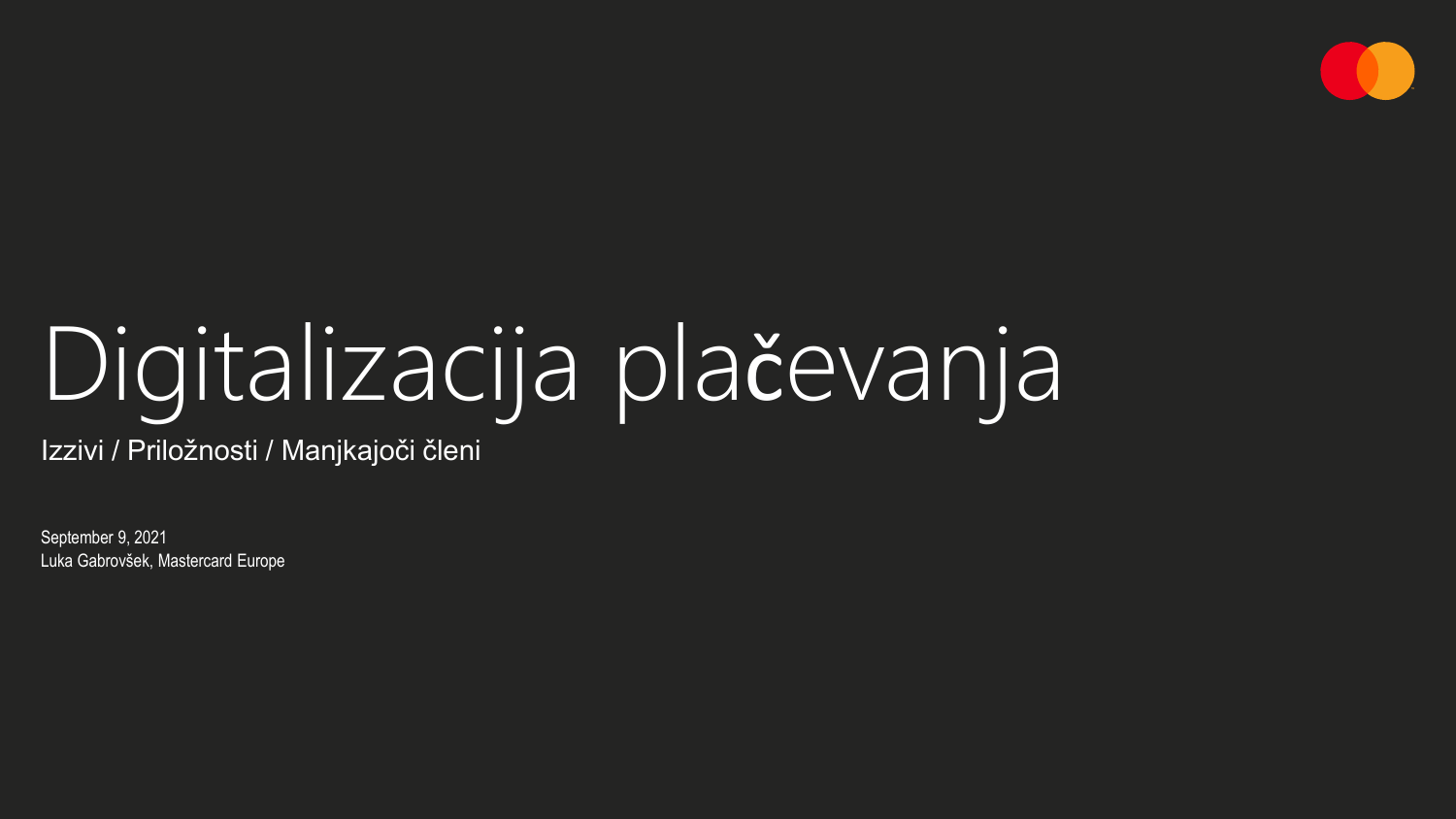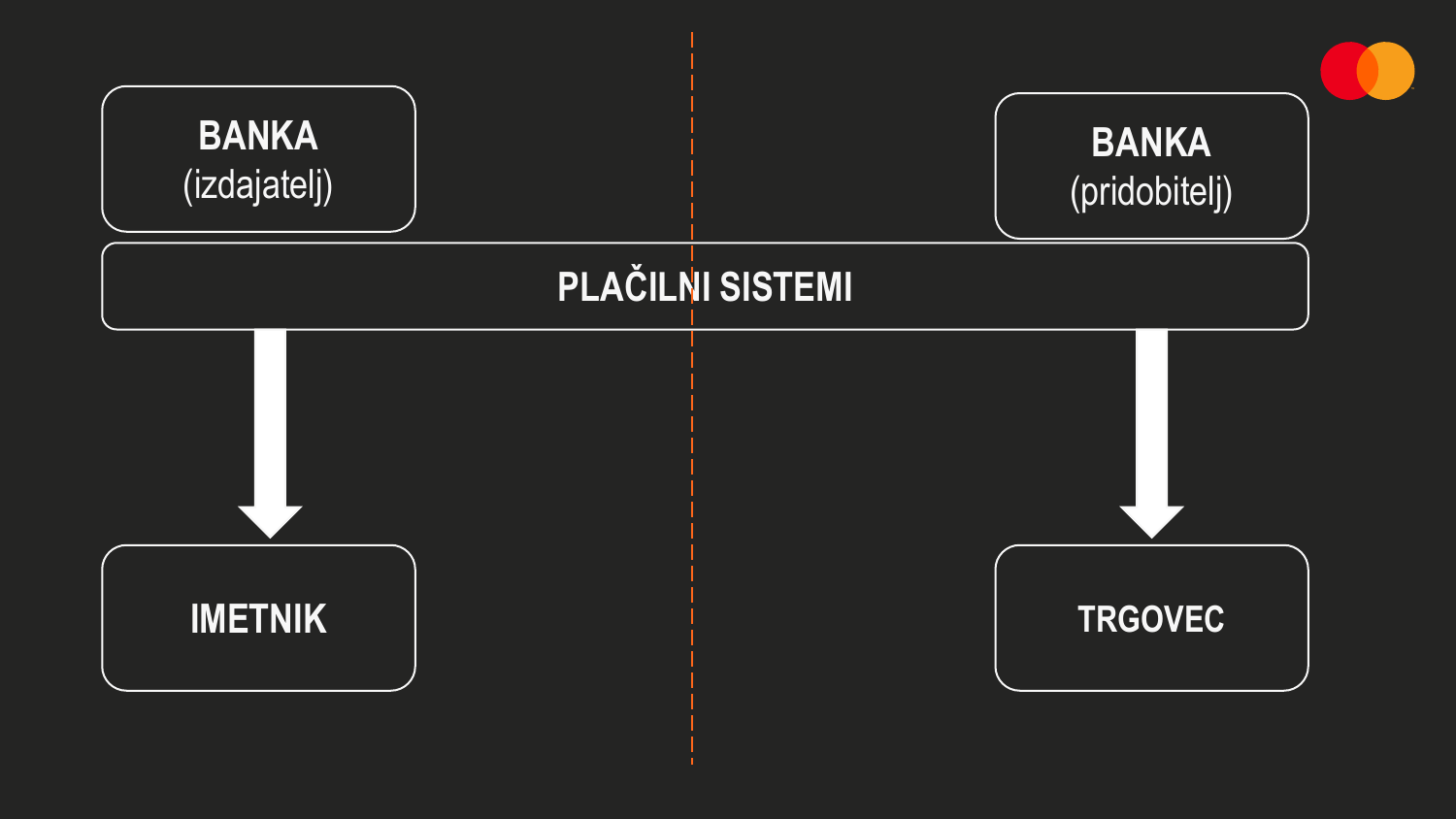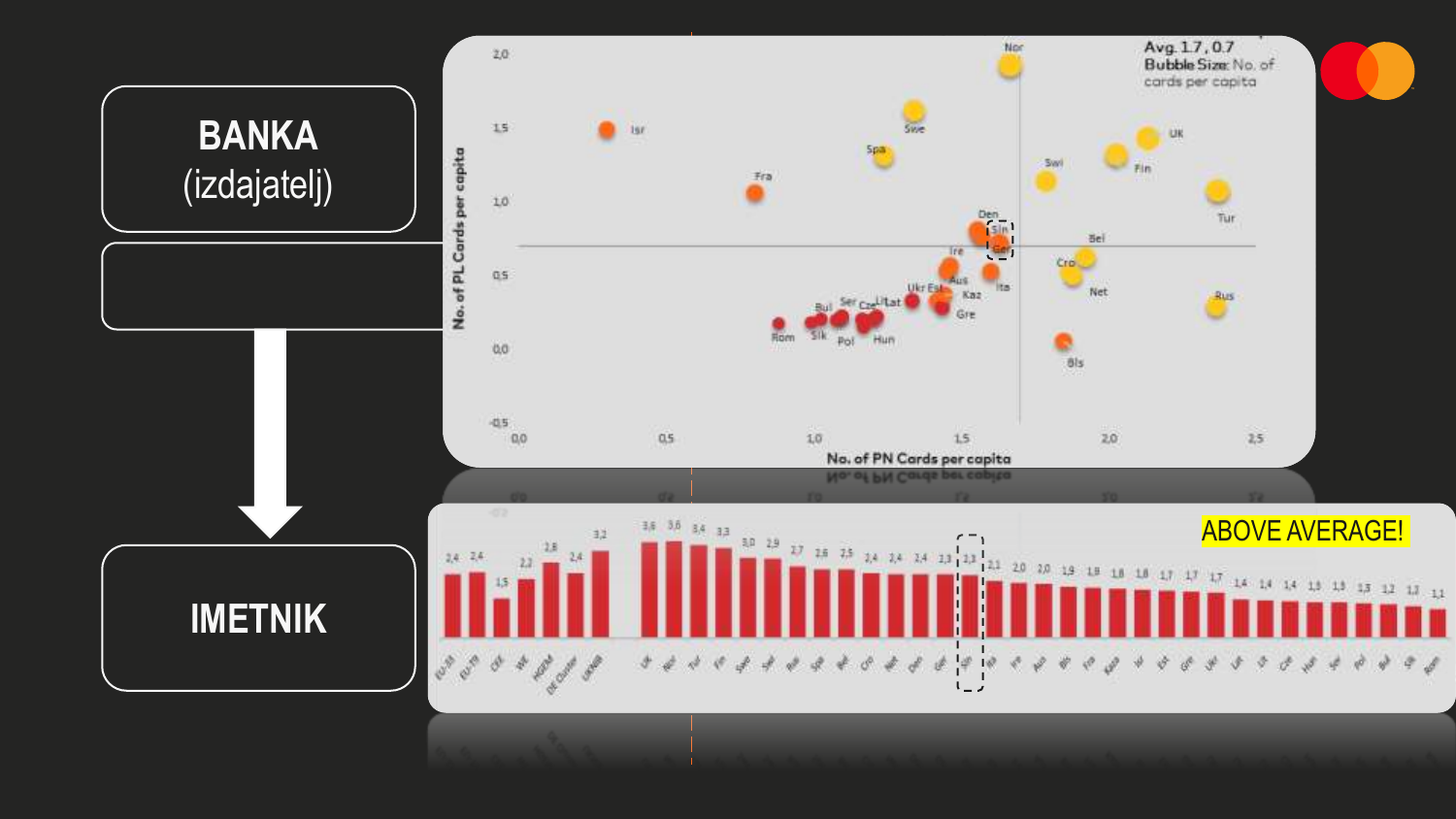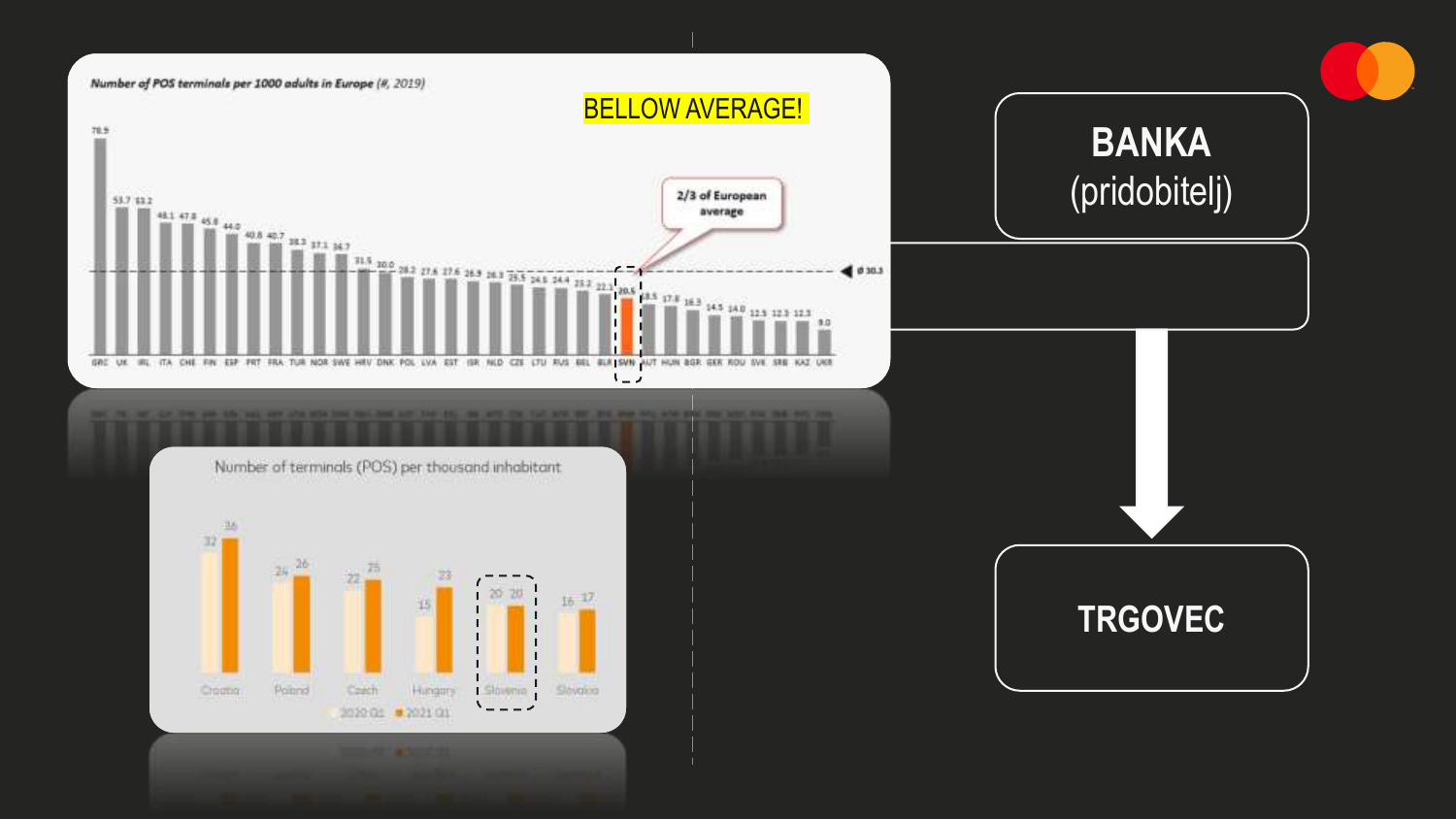

## Katera metoda plačevanja je bila dokazano naboljša za "check-out" na fizičnih prodajnih mestih v 2021?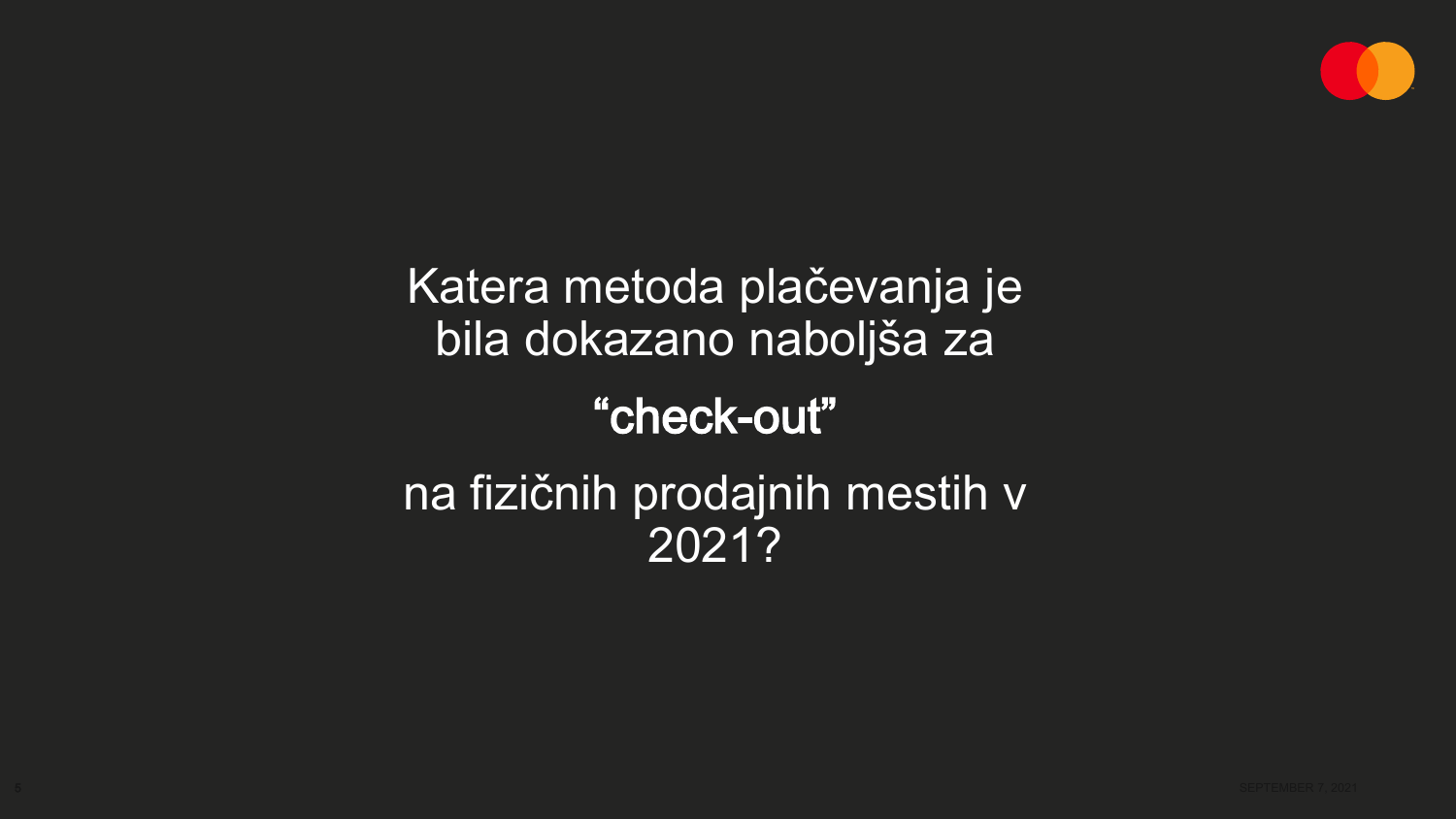## **CONTACTLESS**

6 SEPTEMBER 7, 2021

mastercand

Ŵ

 $3456$ 

1356 1890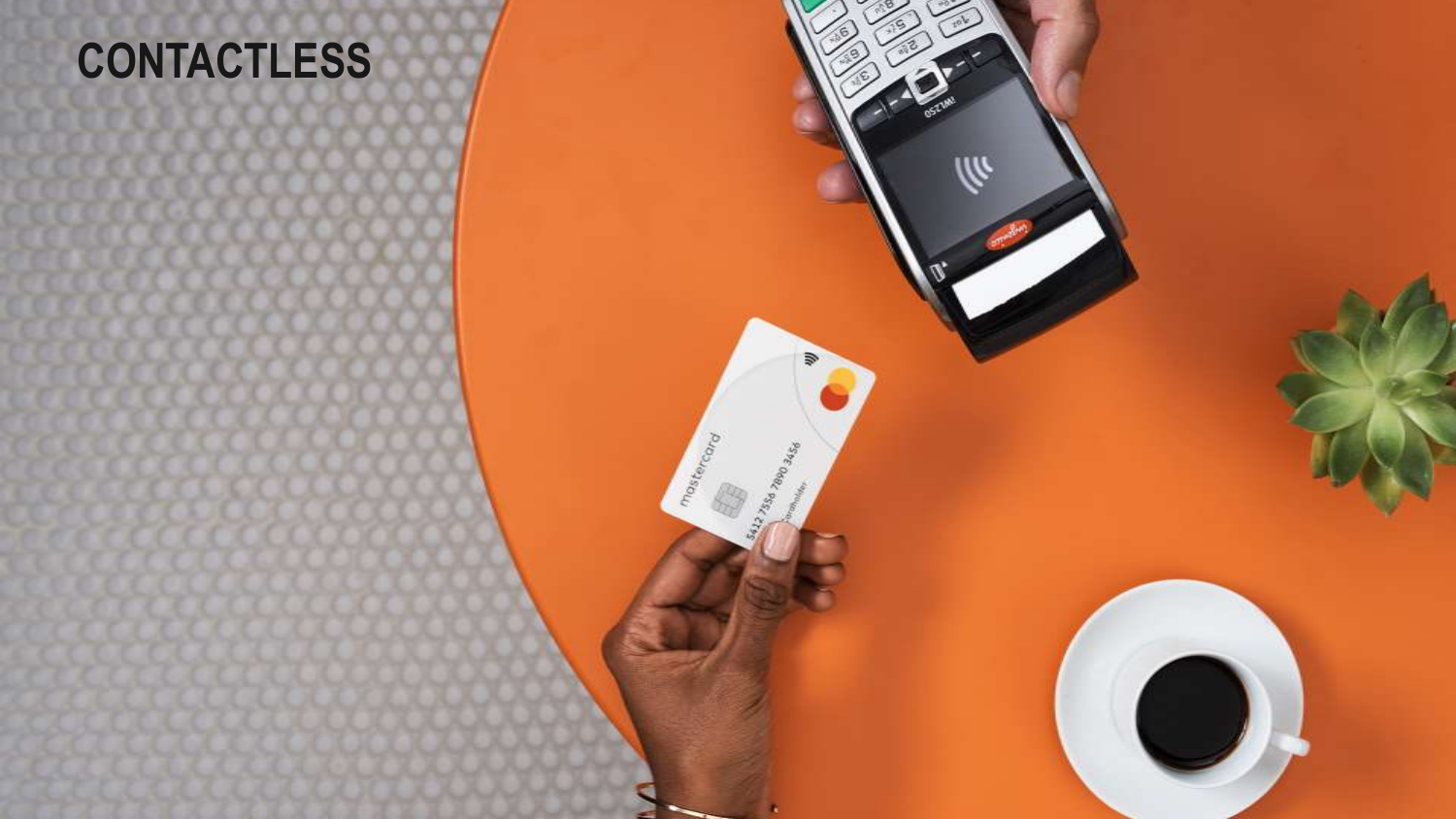### **and Mobile CONTACTLESS**



 $\oslash$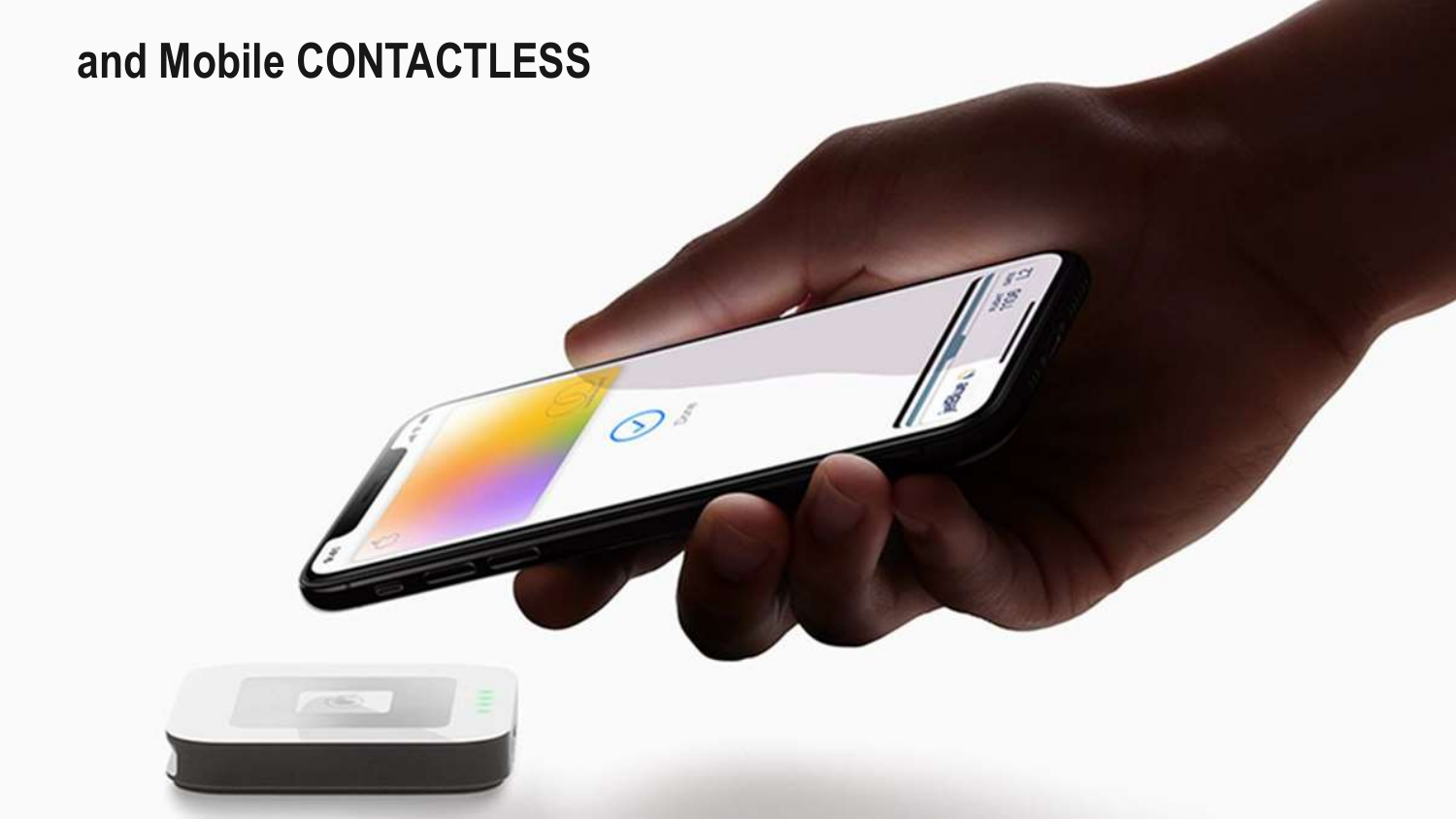#### and **tap-on-phone has brought it everywhere, even the smallest nano-merchants**



8 SEPTEMBER 7, 2021 – 2021 – 2022 – 2022 – 2022 – 2022 – 2022 – 2022 – 2022 – 2022 – 2022 – 2022 – 2022 – 2022

<u>reassures and con-</u> **WOLLENSTEIN**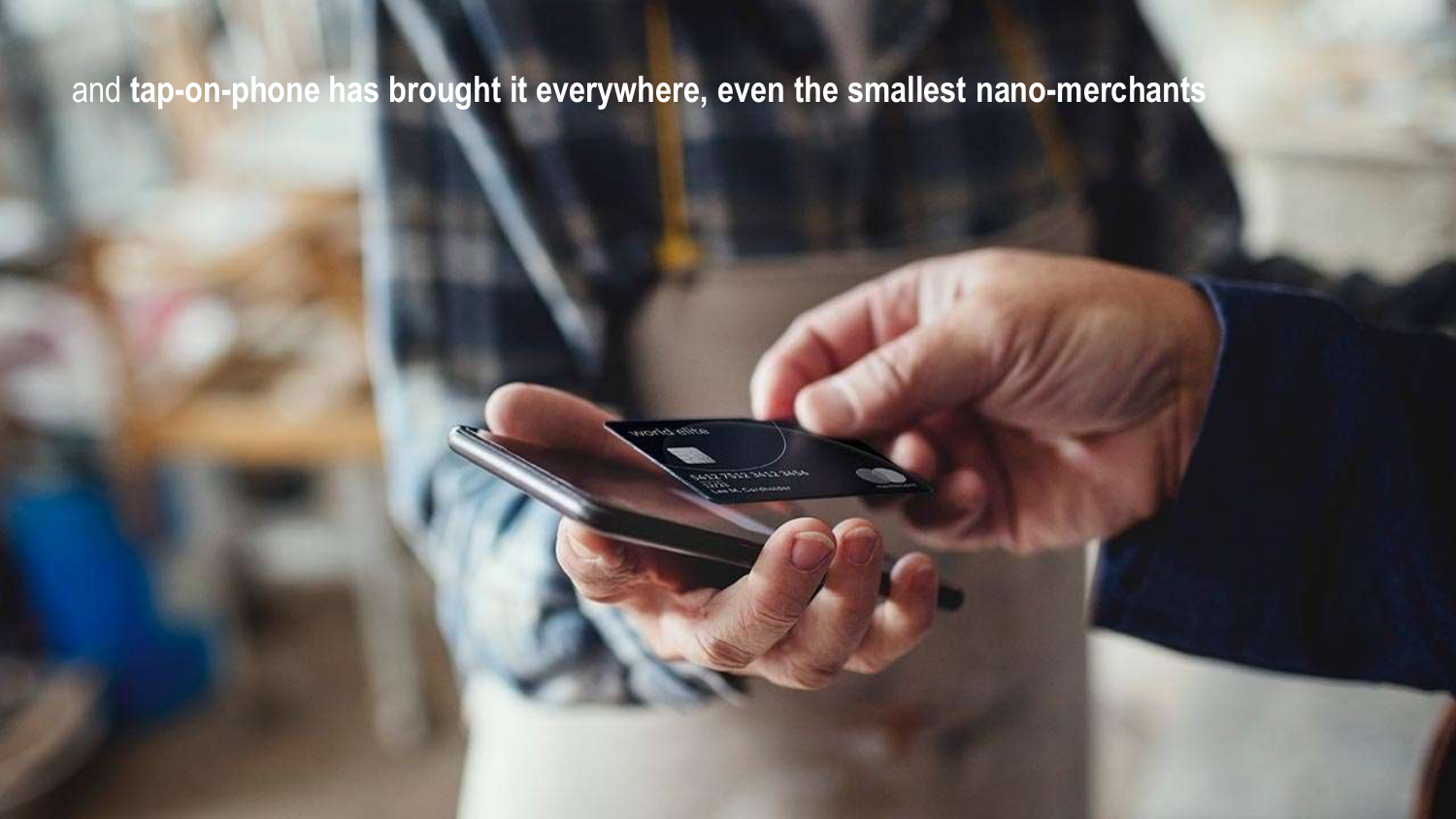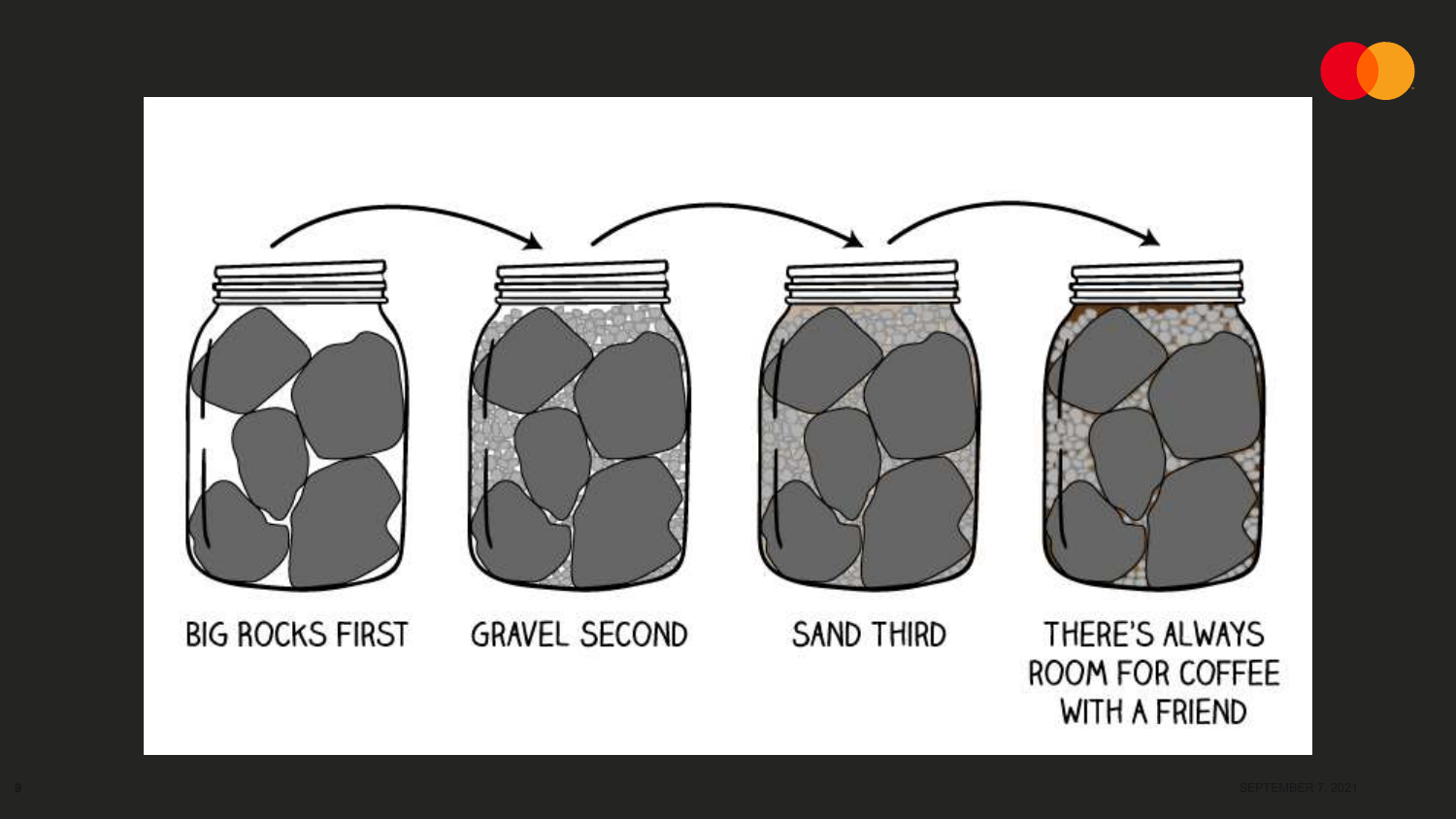

### Every person is a merchant, 99%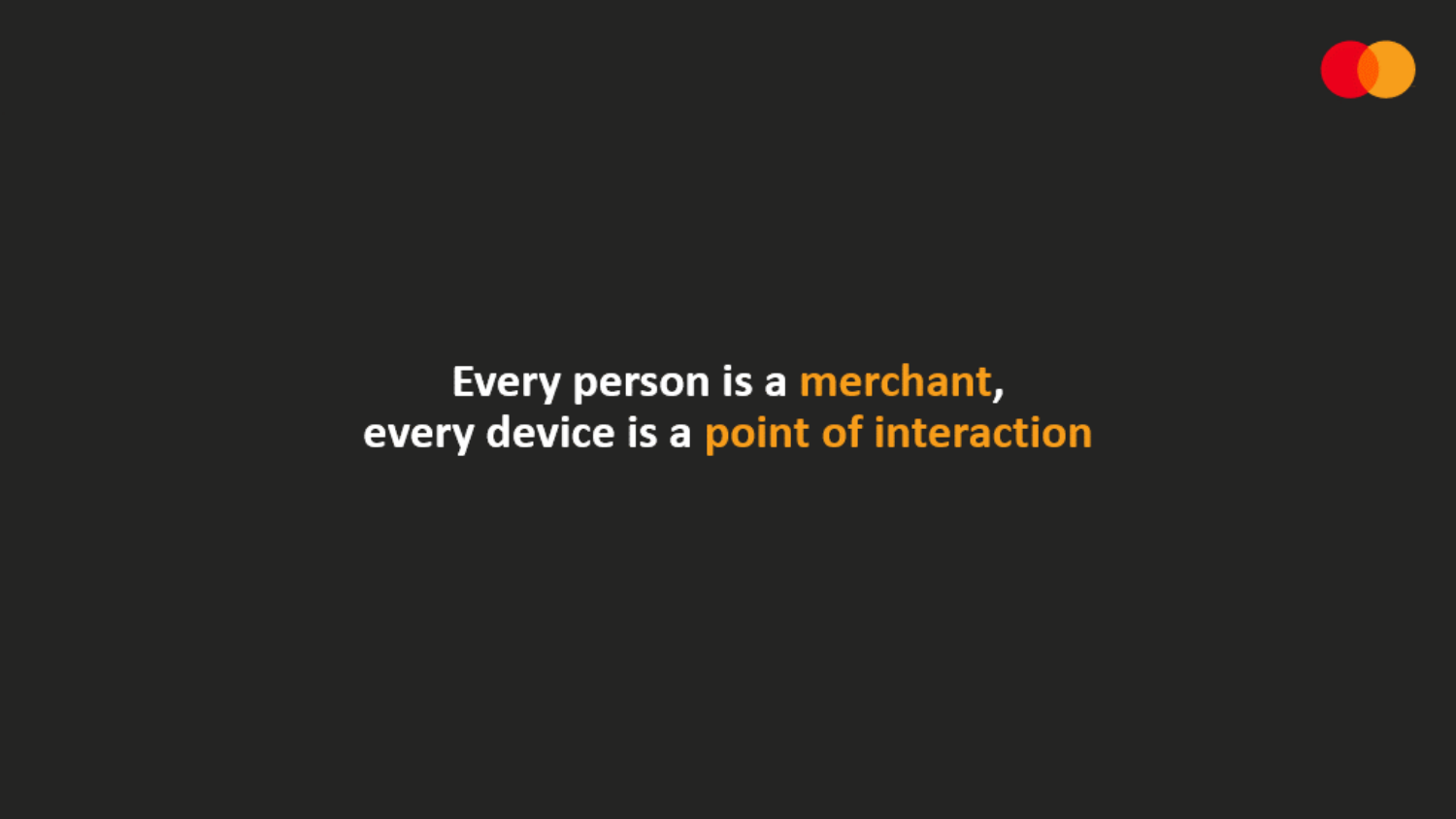#### Will Chip & Pin exist in 5years time? The trend of the past 3years does not suggest so.





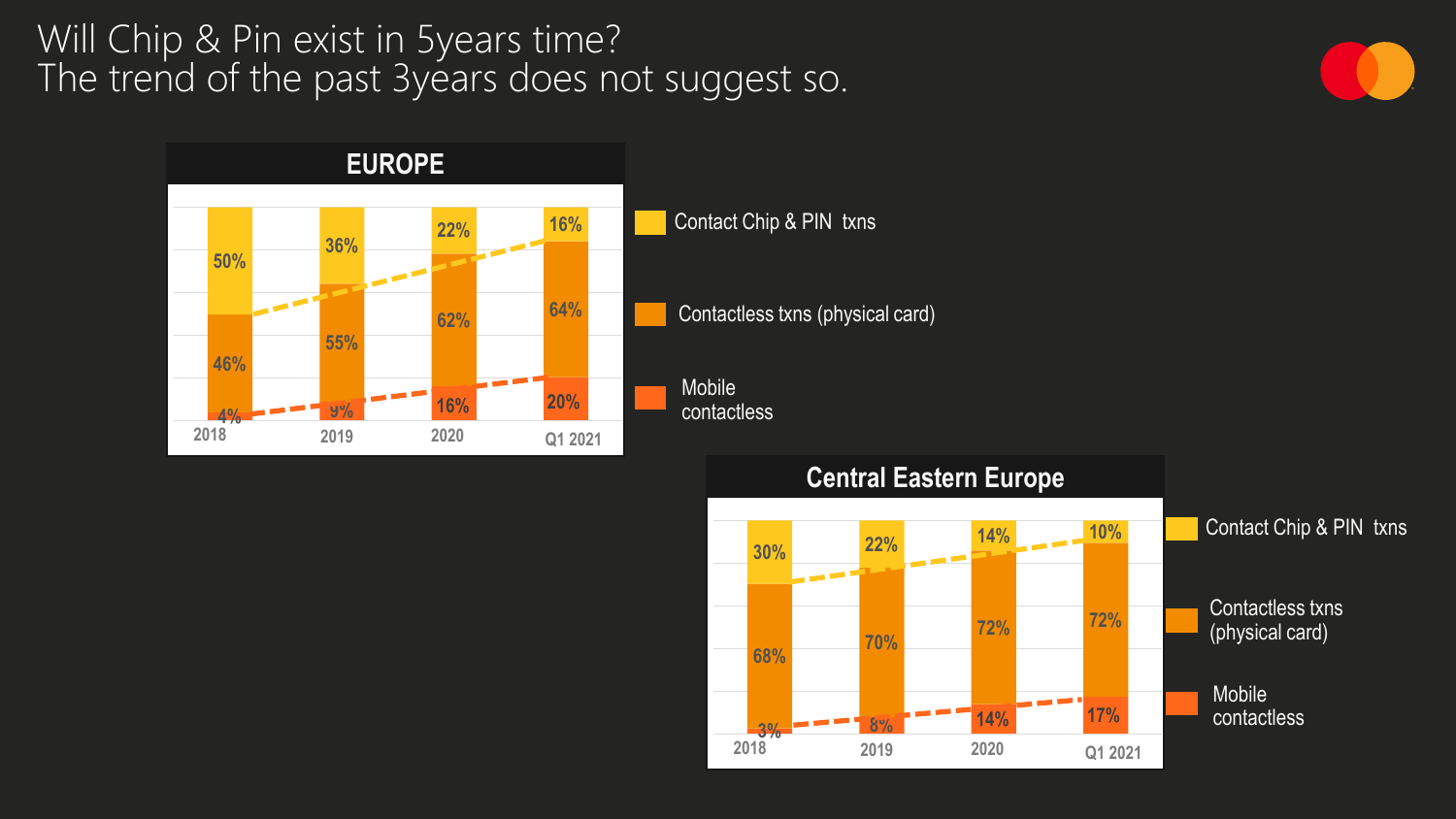

## Katera metoda plačevanja je (bo) ponujala še boljši "check-out" na fizičnih prodajnih mestih?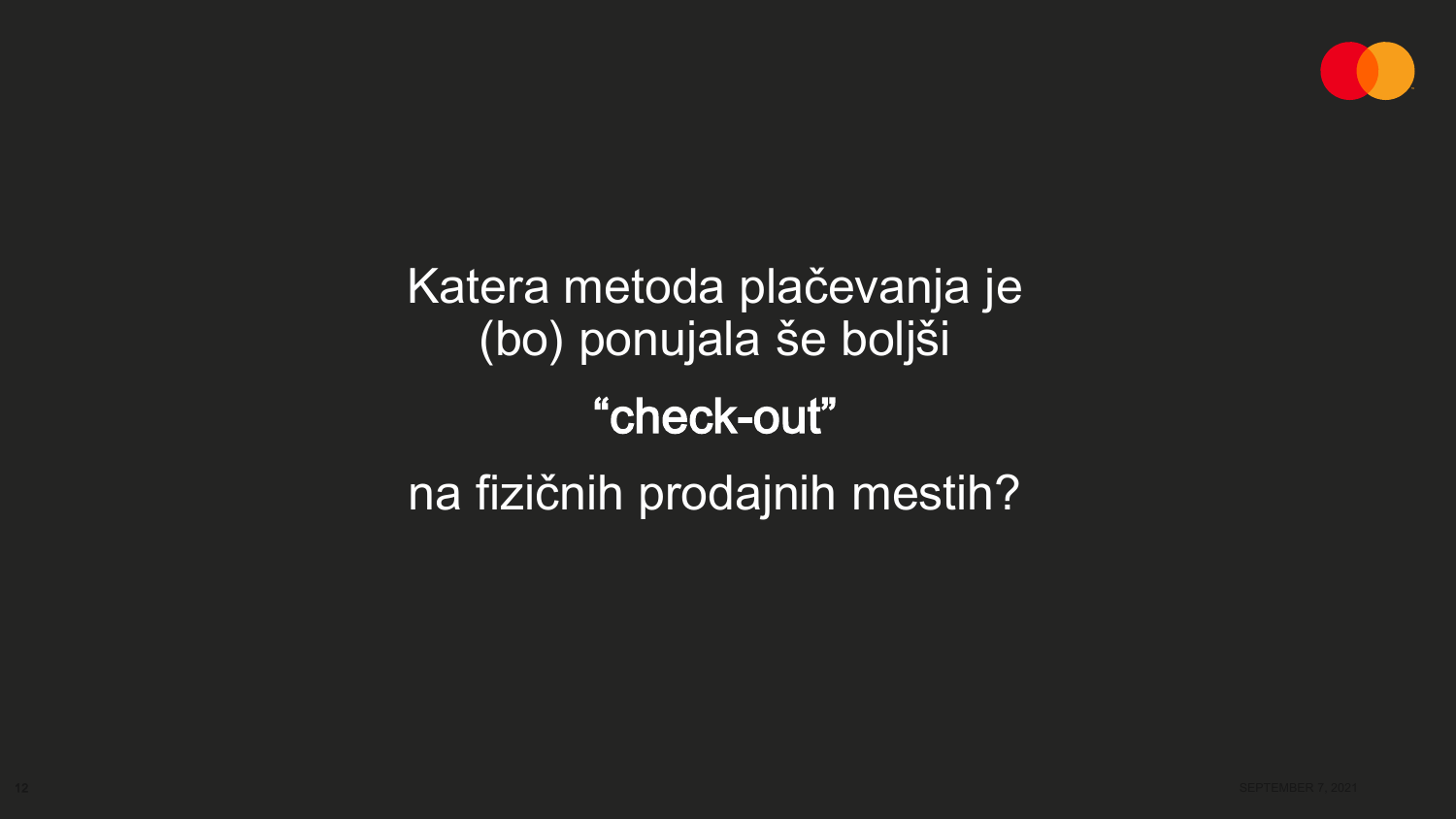

## "no check-out"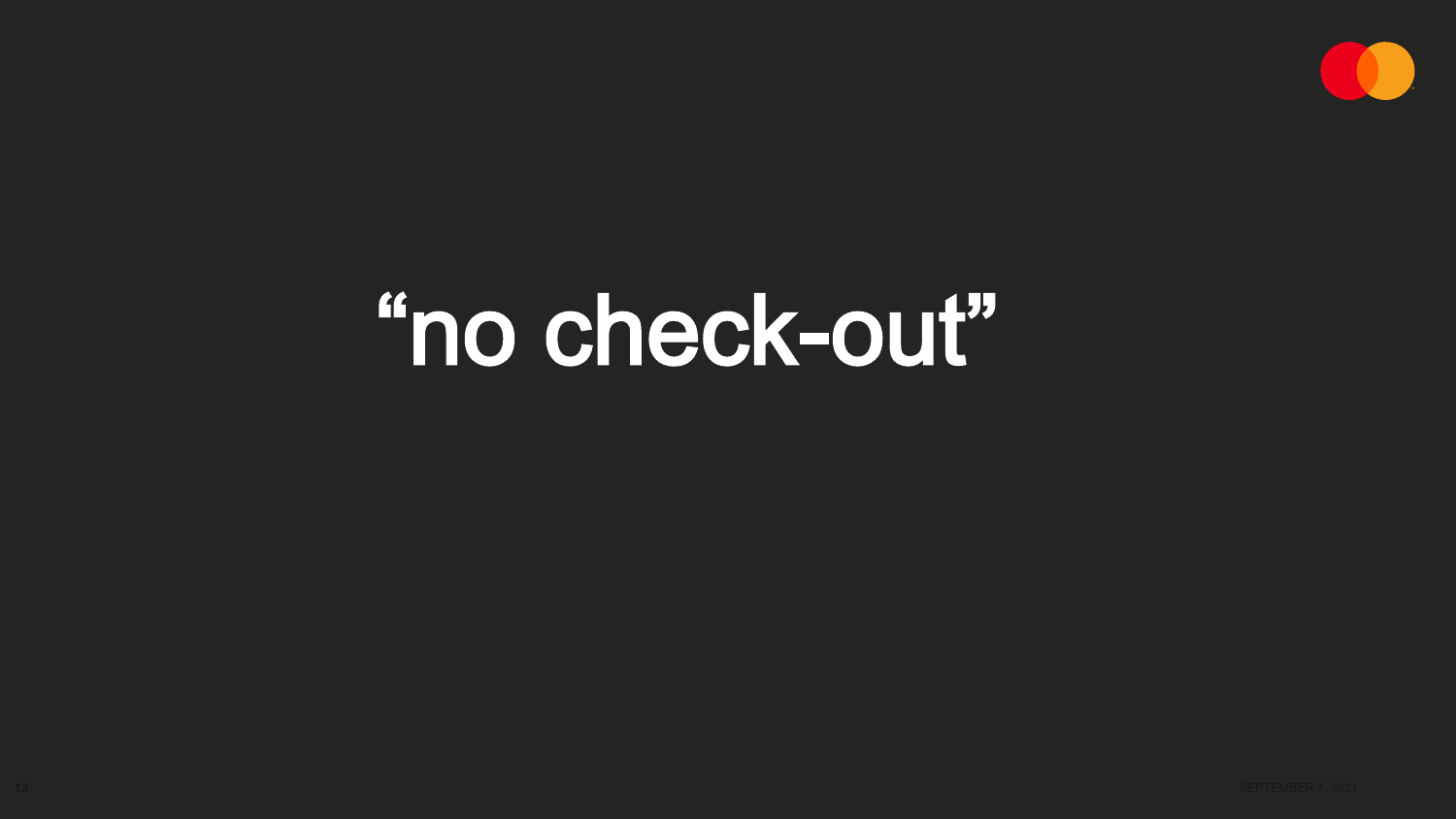## UBER

14 MARCH 23, 2021

©2021 Mastercard. Proprietary and Confidential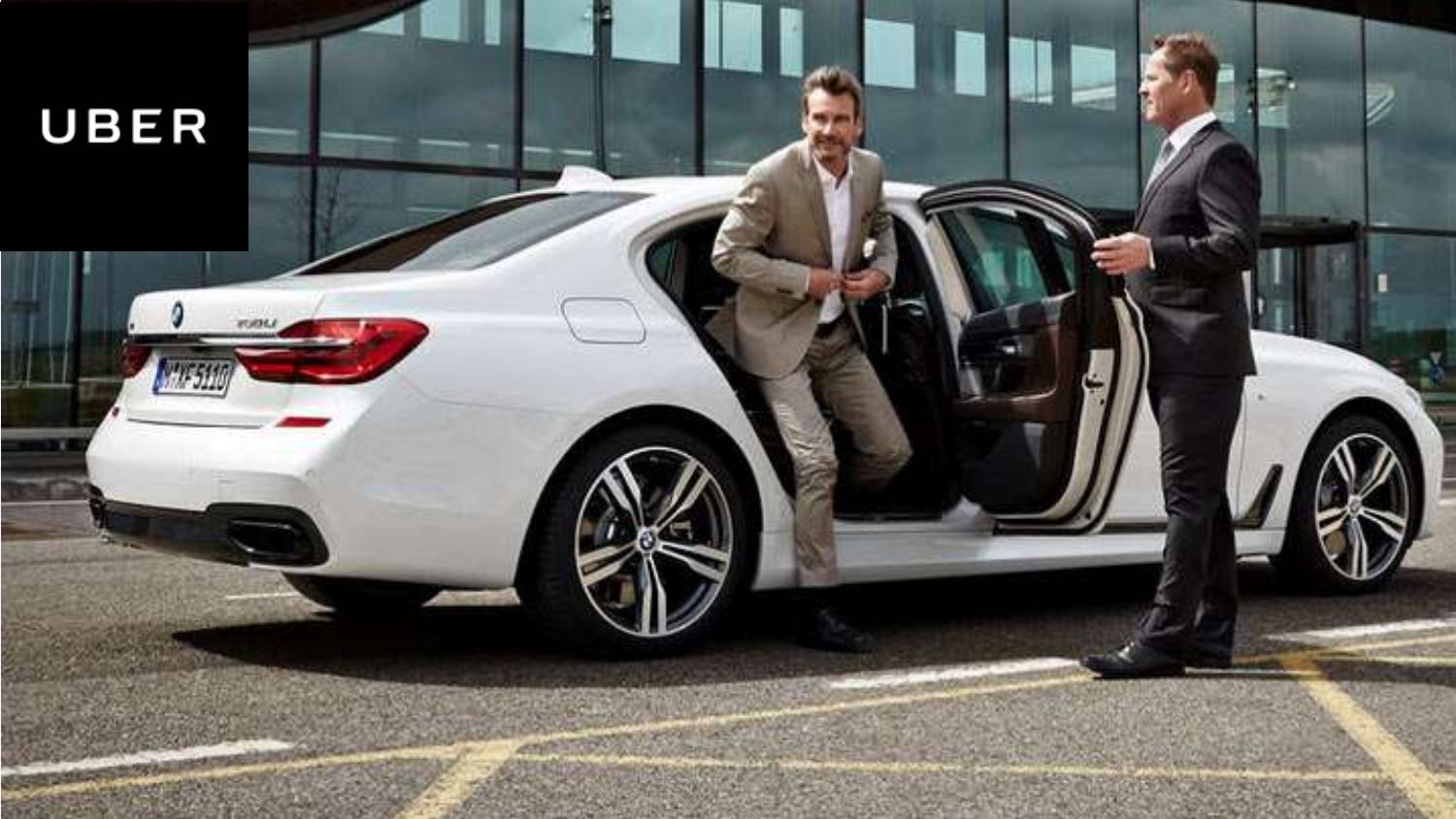

# Scan your<br>app to enter



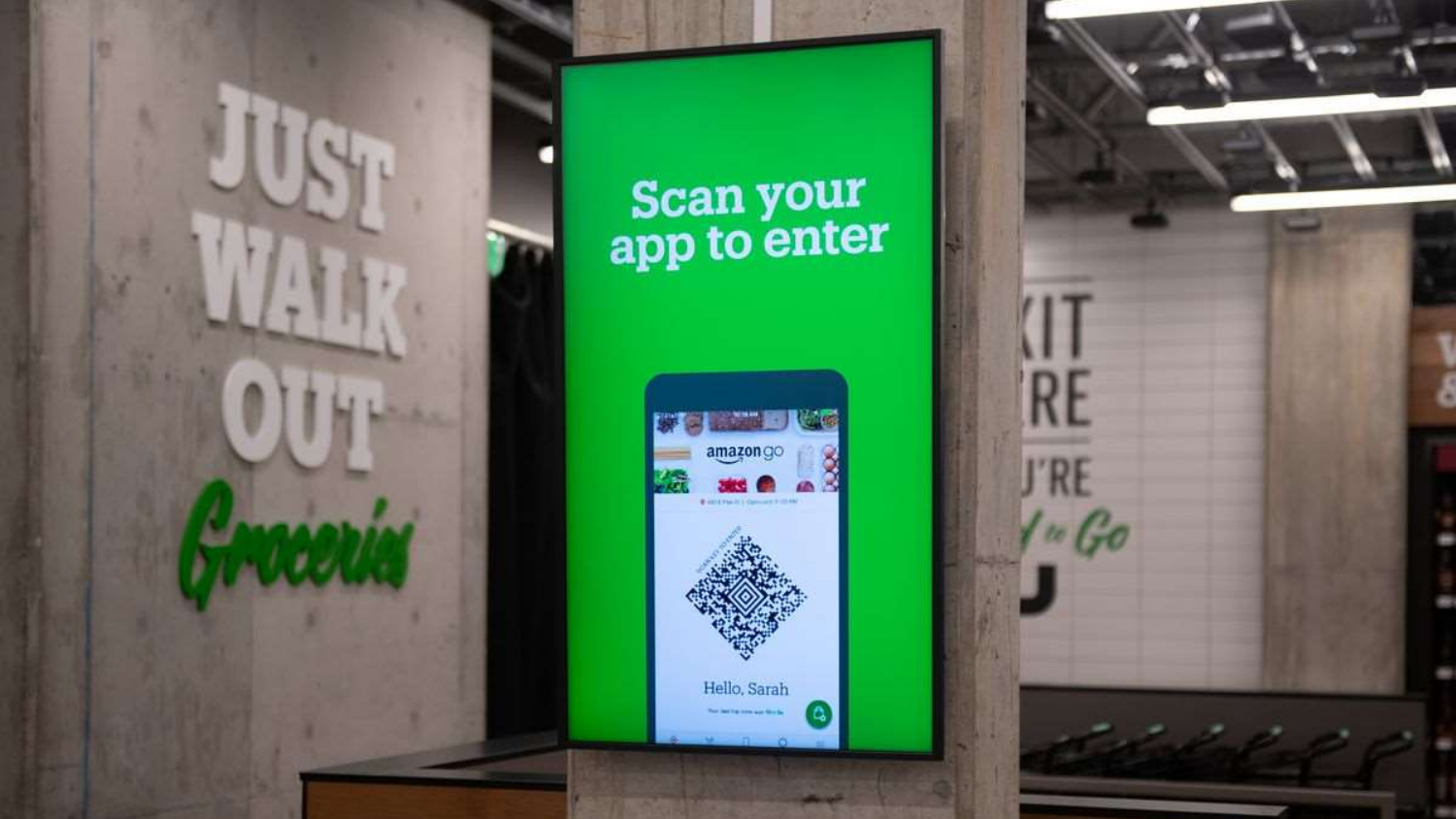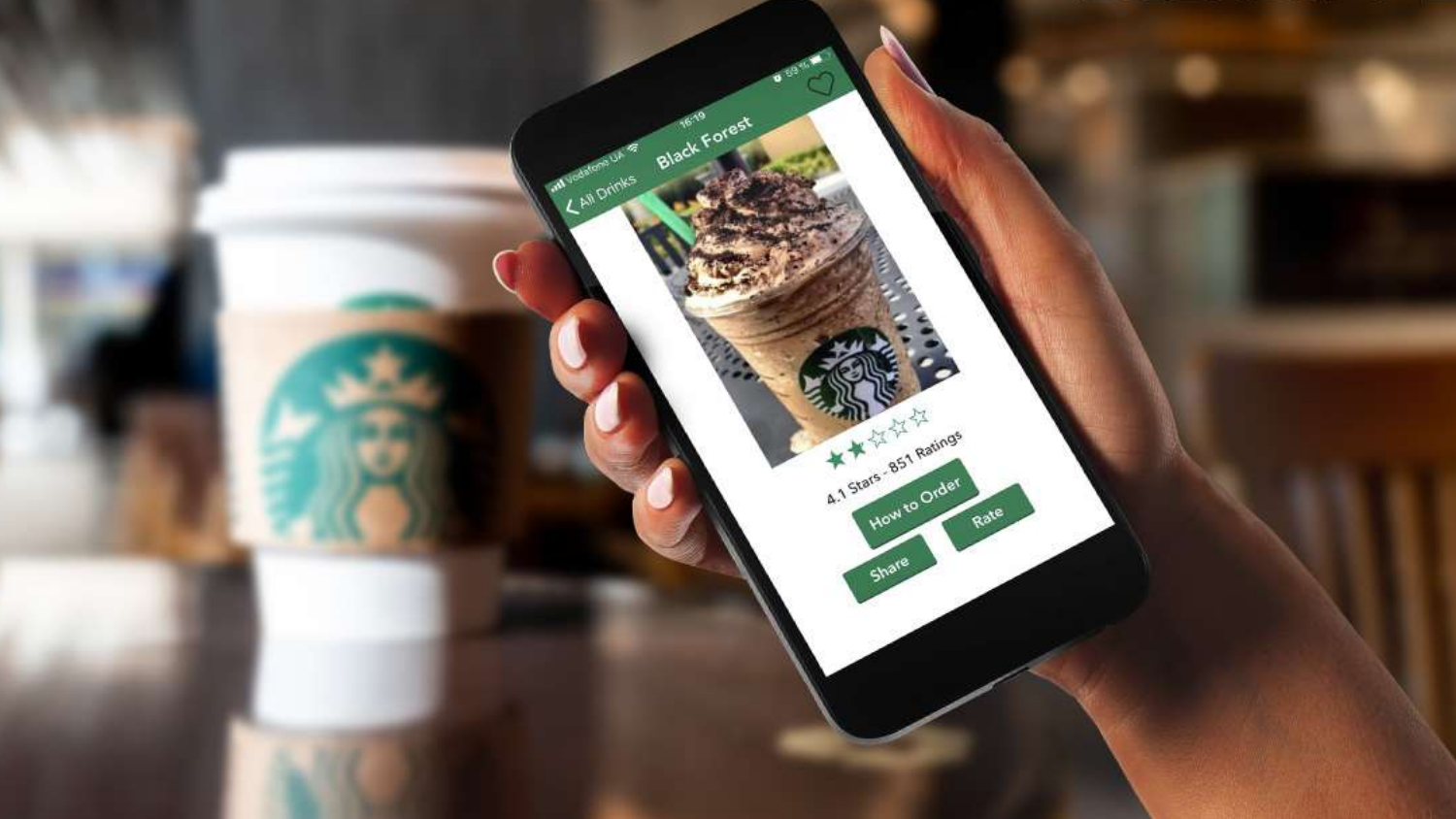Mastercard launched its *" Osmica*" Infrastructure Development Program in Slovenia

### **2021-2023**

The **goal** is to **support market players** on the Slovenian market in taking advantage of **quick wins to develop the card acceptance infrastructure**

#### **Long term**

**Our vision** is that **every merchant**, every commercial end point will be **able to accept digital payment tools** in the long term, regardless whether they are physical or electronic

*"Every person is a merchant, every device is a point of interaction"*

**Mastercard's program has 2 pillars:**



**In order to reach these goals Mastercard is allocating up to 1 million euros in the coming three years for the Osmica Infrastructure Development Program**